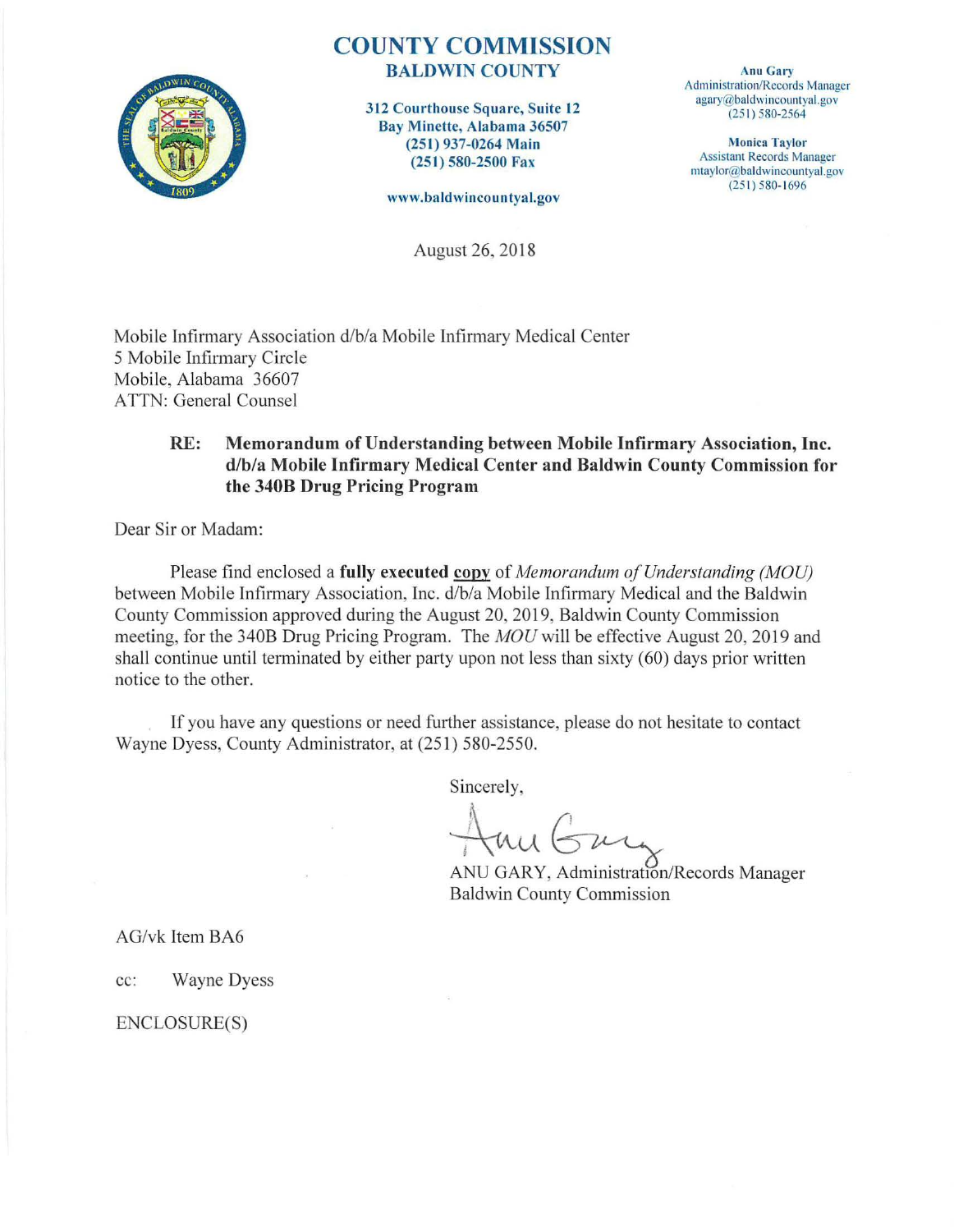#### MOBILE INFIRMARY ASSOCIATION, INC. D/B/A MOBILE INFIRMARY MEDICAL CENTER

#### 340B DRUG PRICING PROGRAM

#### MEMORANDUM OF UNDERSTANDING

THIS MEMORANDUM OF UNDERSTANDING ("MOU") is made this  $\sqrt{0}$ <sup>th</sup>day of  $\mathbf{u} \cap \mathbf{u} \cap \mathbf{v}$ , 2019, between the undersigned representatives of the COUNTY OF BALDWIN, ALABMA a State municipal corporation (hereinafter referred to as "County"). located at 312 Courthouse Square, Bay Minette, Alabama 36507 and Mobile Lnfirmary Association, d/b/a Mobile Infirmary Medical Center (hereinafter referred to as "HOSPITAL"), an Alabama nonprofit corporation located at 5 Mobile Infirmary Circle, Mobile, Alabama 36607.

#### RECITALS:

WHEREAS, Hospital is a Alabama nonprofit hospital that provides healthcare services to the Medicare and Medicaid populations in addition to suppotting many programs that benefit the indigent, uninsured or underinsured population in Baldwin County, Alabama and surrounding communities;

WHEREAS, Hospital desires to make such formal commitment to County; and

WHEREAS, County agrees to accept such commitment on behalf of the citizens of Baldwin County and surrounding communities.

NOW, THEREFORE, in consideration of the mutual agreements and covenants contained herein and for other good and valuable consideration, the receipt and sufficiency of which hereby are acknowledged, it is mutually agreed by and between the parties of this MOU, as follows:

l . COMMITMENT OF HOSPITAL TO PROVIDE INDIGENT CARE: During the term of this MOU, Hospital agrees to continue its historical commitment to the provision of healthcare to indigent, uninsured and underinsured residents by adhering to the Hospital's Financial Assistance policy. Pursuant to its commitment to continue to provide indigent care, it is Hospital's intention that indigent care provided during the term of this MOU will be consistent with its historical commitment. In any event, Hospital will ensure that all patients presenting to its Emergency Depattment continue to receive necessary care, as required by law, regardless of ability to pay.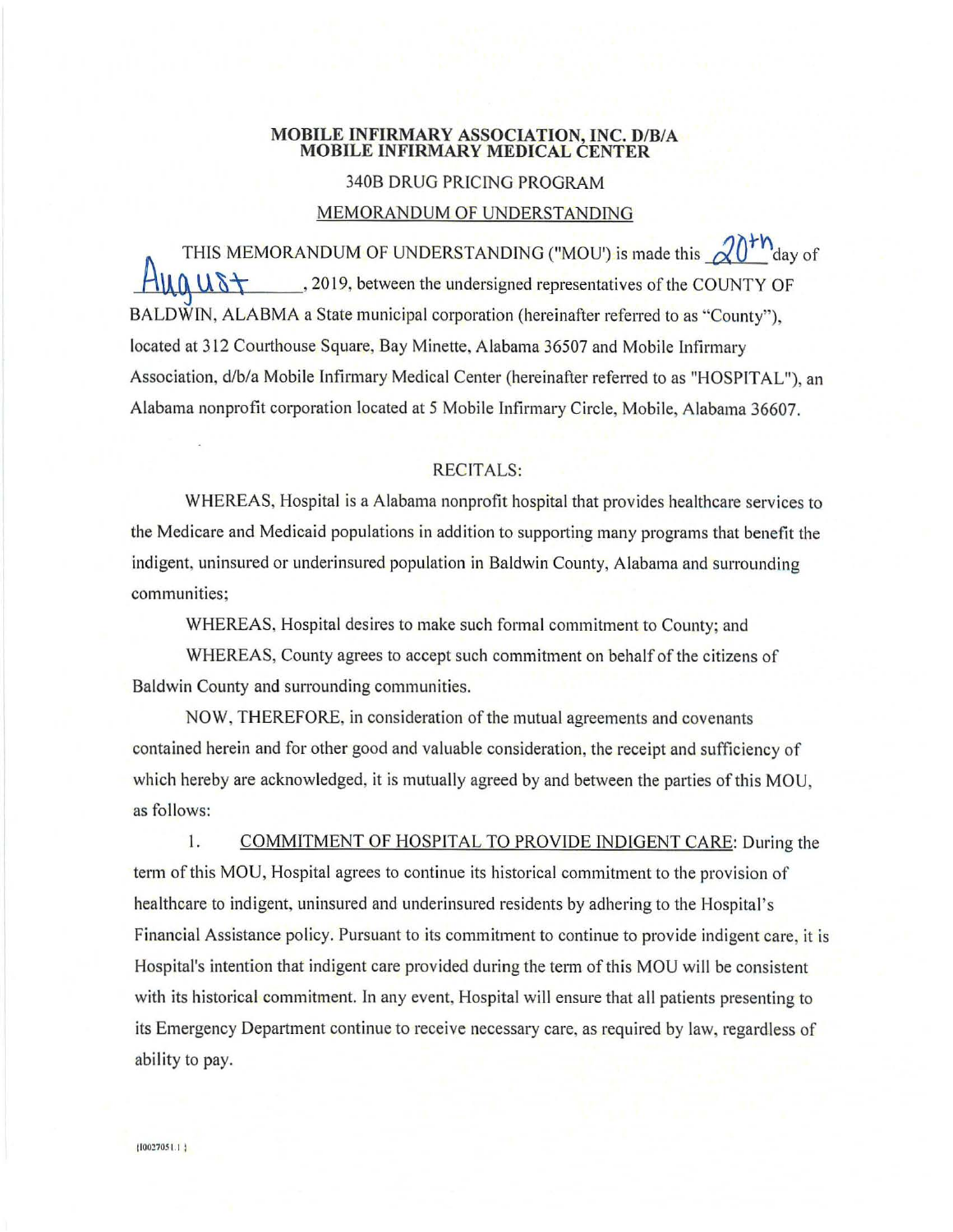#### 2. ACCEPTANCE AND ACKNOWLEDGMENTS OF COUNTY:

(a) County accepts the commitment of Hospital set forth above;

(b) County hereby acknowledges that the healthcare services provided by Hospital hereunder are in the public interest and are being provided to individuals who are not entitled to benefits under Title XVIII of the Social Security Act or eligible for assistance under any State plan pursuant to Title XIX of the Social Security Act; and

(c) County acknowledges that Hospital is providing these services at no reimbursement or for considerably less than full reimbursement from the patients.

3. REPRESENTATIONS OF HOSPITAL: Hospital represents that as of the date

- (a) Hospital constitutes a separately licensed facility that is owned and operated by Mobile Infirmary Association, d/b/a Mobile Infirmary Medical Center; an Alabama nonprofit corporation, with the corporate power and authority to enter into and perform its obligations under this MOU; and
- (b) Hospital is a tax-exempt corporation under Section *501* (c)(3) of the Internal Revenue Code of the United States, as amended, and under applicable laws of the State of Alabama.

4. TERM AND TERMINATION: The term ofthis MOU shall commence on the date set forth above and shall continue until terminated by either party upon not less than sixty (60) days prior written notice to the other.

5. NOTICE: All notices required or permitted to be given under this MOU shall be deemed given when delivered by hand or sent by registered or certified mail, return receipt requested, addressed as follows:

SENT TO COUNTY:

# County Commission ouse Sauare, Suite 12 Alabama 36507

WITH COPY TO:

SENT TO HOSPITAL: Mobile Infirmary Association, d/b/a Mobile Infirmary Medical Center Attention: President/CEO 5 Mobile Infirmary Circle Mobile, Alabama 36607

hereof: